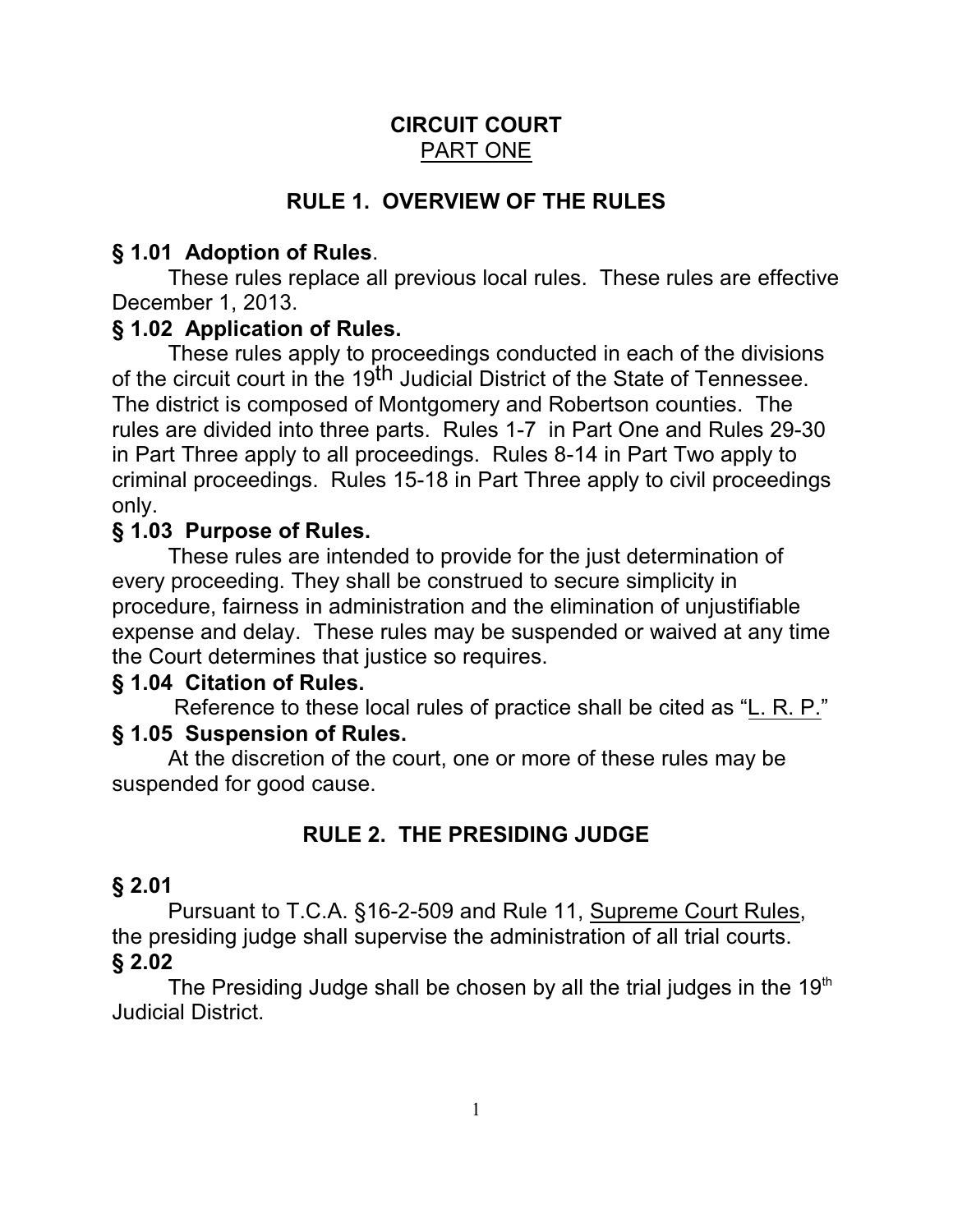## **RULE 3. COURTROOM DECORUM**

### **§ 3.01 Reserved Space.**

The space within the rail shall be reserved for the judge, the judge's staff, involved counsel, officers attending court, the clerk(s), the involved parties, the involved jurors, the witness, persons contemplated by Rule 615(3), T.R.E., and other persons approved by the Court..

### **§ 3.02 Spectators.**

All spectators shall remain seated and quiet.

### **§ 3.03 Children.**

Disruptive children shall not be brought into or permitted to stay in the courtroom. Parents or guardians shall remove disruptive children immediately. Counsel shall advise clients and witnesses accordingly. **§ 3.04 Appropriate Attire.**

All persons entering the courtroom shall be appropriately attired. Appropriate attire shall be determined by the judge. Shorts and shirts without sleeves and a collar or displaying profane or offensive language are examples of inappropriate attire. Anyone dressed inappropriately may be directed by the judge to leave, change clothes and return to court.

All attorneys appearing before the Court are expected to dress professionally.

### **§ 3.05 Newspapers, Magazines and Books Prohibited.**

Newspapers, magazines and books shall not be read by anyone during a session of court. This rule does not prohibit attorneys from reviewing legal publications.

### **§ 3.06 Tobacco Products.**

No tobacco products may be used in the courtroom.

### **§ 3.07 Electronic Devices.**

All cell phones, pagers, PDA's, or other electronic devices shall be turned off or silenced while in a courtroom.

### **§ 3.08 Food, Drink and Gum Prohibited.**

With the exception of water provided by the court officers, no person shall use or consume any gum, food or beverage in the courtroom.

#### **§ 3.09 Weapons/Firearms**

Counsel, litigants, witnesses, and other persons, to include law enforcement personnel, shall not carry or possess any weapon or firearm in Court or during the taking of any depositions. This rule shall specifically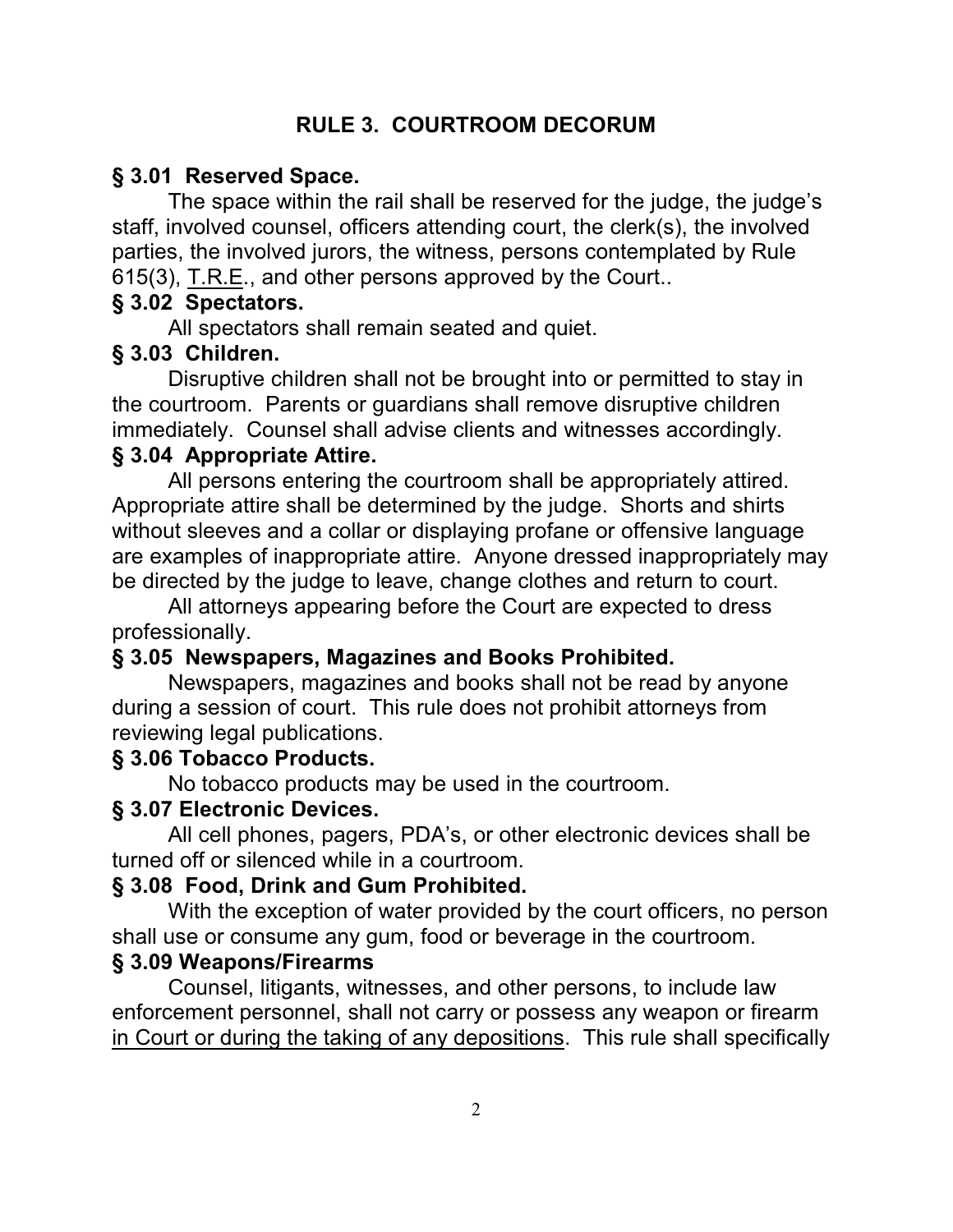not include law enforcement personnel while acting within the scope of their duties.

# **§ 3.10 Atmosphere Of Solemnity.**

Upon approaching the courtroom, whether court is in or out of session, all persons shall desist from loud or excessive conversation, laughter, boisterous behavior, unnecessary departures and re-entries and any other conduct inconsistent with the degree of solemnity necessary to reflect the serious nature of the proceedings about to be or being conducted in the courtroom.

# **§ 3.11 Enforcement.**

Court officers shall be alert to detect a violation of these rules and to admonish a violator of the need to immediately correct the violation. Court officers shall confiscate materials or articles contemplated by this rule. Violators are subject to such sanctions as the court deems necessary for the enforcement of these rules, including a finding of contempt.

# **§ 3.12 Chamber Rules**

In addition to the Local Rules, judges may publish chamber rules which apply to proceedings being conducted by them.

# **RULE 4. APPEARANCE OF COUNSEL**

# **§ 4.01 Entry of Appearance.**

An entry of appearance obligates counsel to function as counsel of record through the entry of judgment. An appearance may be for a limited purpose only by leave of court.

# **§ 4.02 Ways To Make An Entry Of Appearance**.

An entry of appearance is made by:

- (a) filing a notice; or
- (b) filing pleadings; or
- (c) an appointment by the judge; or
- (d) an announcement by counsel in open court.

# **§ 4.03 Withdrawal of Counsel.**

No attorney may be allowed to withdraw as counsel except for good cause and by leave of court upon written motion after notice to all interested persons.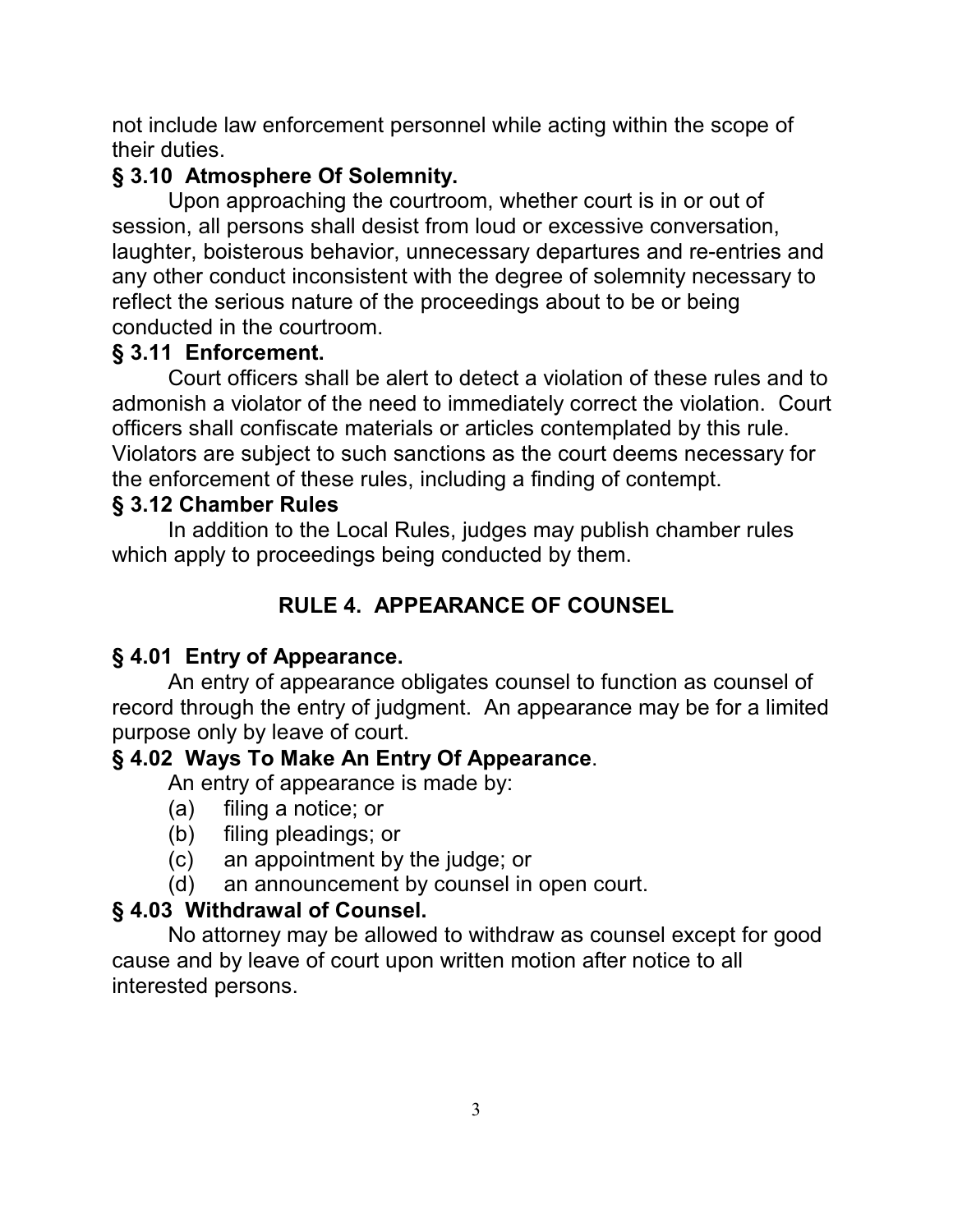### **RULE 5. COURT CALENDAR AND SESSIONS**

### **§ 5.01**

The clerk shall maintain and make available to counsel a calendar indicating sessions of court. The sessions may change at the court's discretion, based on developing needs. The sessions may commence at various times. It is the responsibility of counsel and parties to know when court convenes. The clerk shall provide this information upon request.

### **RULE 6. PLEADINGS**

### **§ 6.01 Form.**

 Unless otherwise permitted by the court, all pleadings shall be typewritten, double-spaced and in black ink. Unless otherwise permitted by the court, all pleadings, exhibits and other documents to be filed shall be on  $8\frac{1}{2}$  by 11 inch paper.

#### **§ 6.02 Caption.**

 The caption of the pleading which commences an action shall include a space for the entry of the division to which the case will be assigned or the name of the judge to whom the case will be assigned. The caption in subsequent pleadings shall include the name of the judge to whom the case is assigned.

### **§ 6.03 Title.**

Each pleading shall bear a brief title that is descriptive of or suggests content.

### **§ 6.04 Certificate of service.**

Except for pleadings that commence an action, all pleadings shall contain a certificate of service by counsel or pro se party showing the date and manner of service and the name of the person or persons served.

#### **§ 6.05 Service Defined.**

 Service means delivery, mailing or transmission of a facsimile which complies with the requirements of Rules 4 and 5 T.R.C.P. In the event service is by facsimile, an original copy of the document shall follow by delivery or mail.

#### **§ 6.06 Courthouse Boxes.**

Service is not accomplished by delivery to Courthouse Boxes.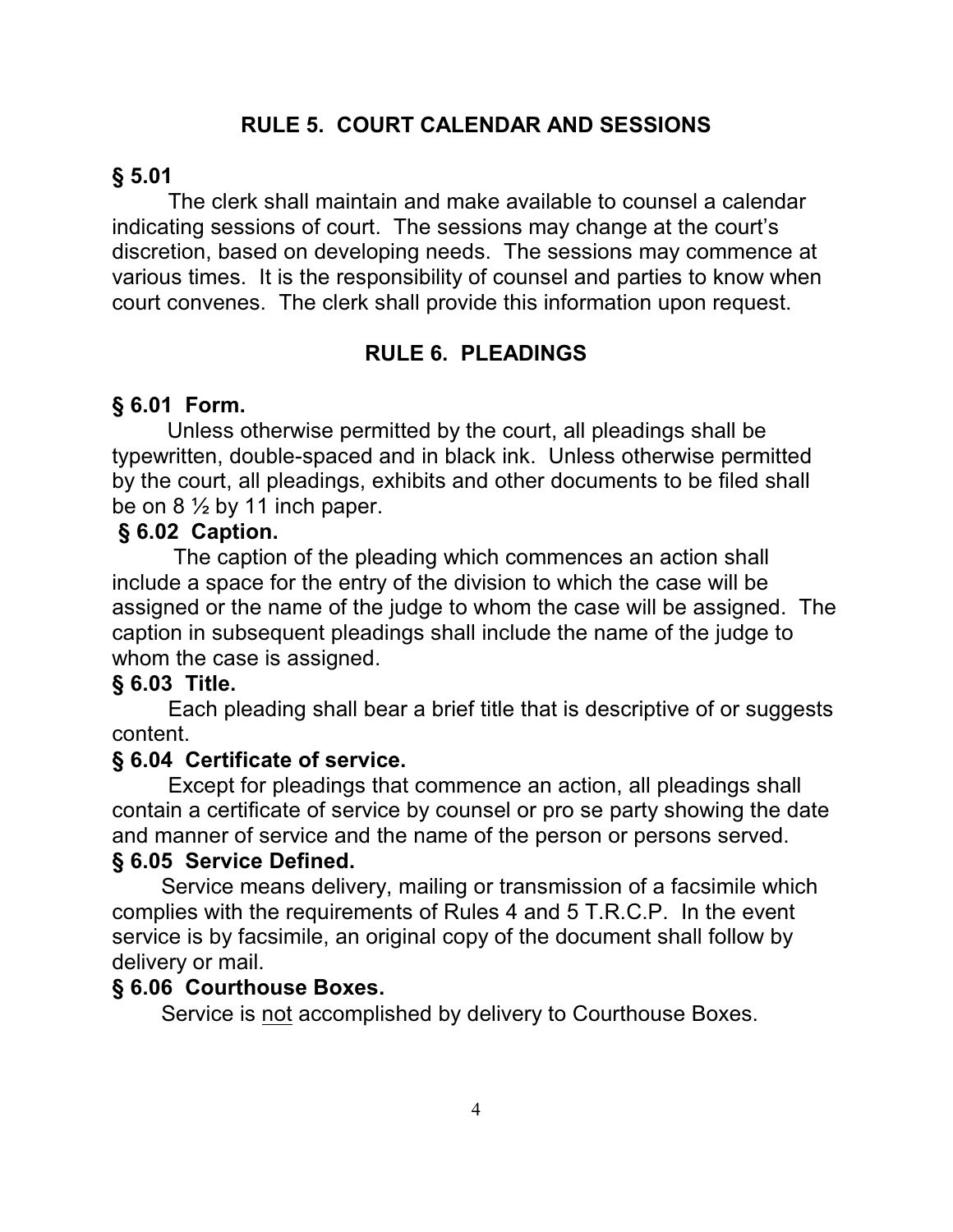### **RULE 7. ASSIGNMENT OF CASES**

Cases shall be initially assigned to a division of court by the clerk at the commencement of the action. Thereafter, cases may be reassigned after a review of case assignments by the judges. Disclosure of the assigned division shall not be made by the clerk in advance of the commencement of the action.

### **PART TWO**

### **RULE 8. GRAND JURY**

#### **§ 8.01 Montgomery County.**

In Montgomery County, the grand jury shall meet on the first Monday of each month. If the first Monday of a month is a legal holiday, the grand jury shall meet on the first Tuesday of that month. Grand jurors are chosen quarterly and serve a three month term.

#### **§ 8.02 Robertson County.**

 In Robertson County, the grand jury shall meet on the third Wednesday of month except June and December. Grand Jurors are chosen semiannually and serve a six month term.

### **RULE 9. ARRAIGNMENTS**

#### **§ 9.01 Dates For Arraignments.**

 Arraignments for new indictments or presentments shall be set on criminal non-jury dates selected by the clerk.

#### **§ 9.02 Defendant's Appearance At Arraignment.**

 Each defendant shall personally appear for arraignment on his/her scheduled arraignment date unless his/her attorney appears in open court and presents an executed written waiver of arraignment in compliance with Rule 43, Tenn. R. Crim. P.

### **§ 9.03 Closed-Circuit Arraignment Of Inmates.**

 At the discretion of the court, arraignments of inmates may be conducted by closed-circuit television.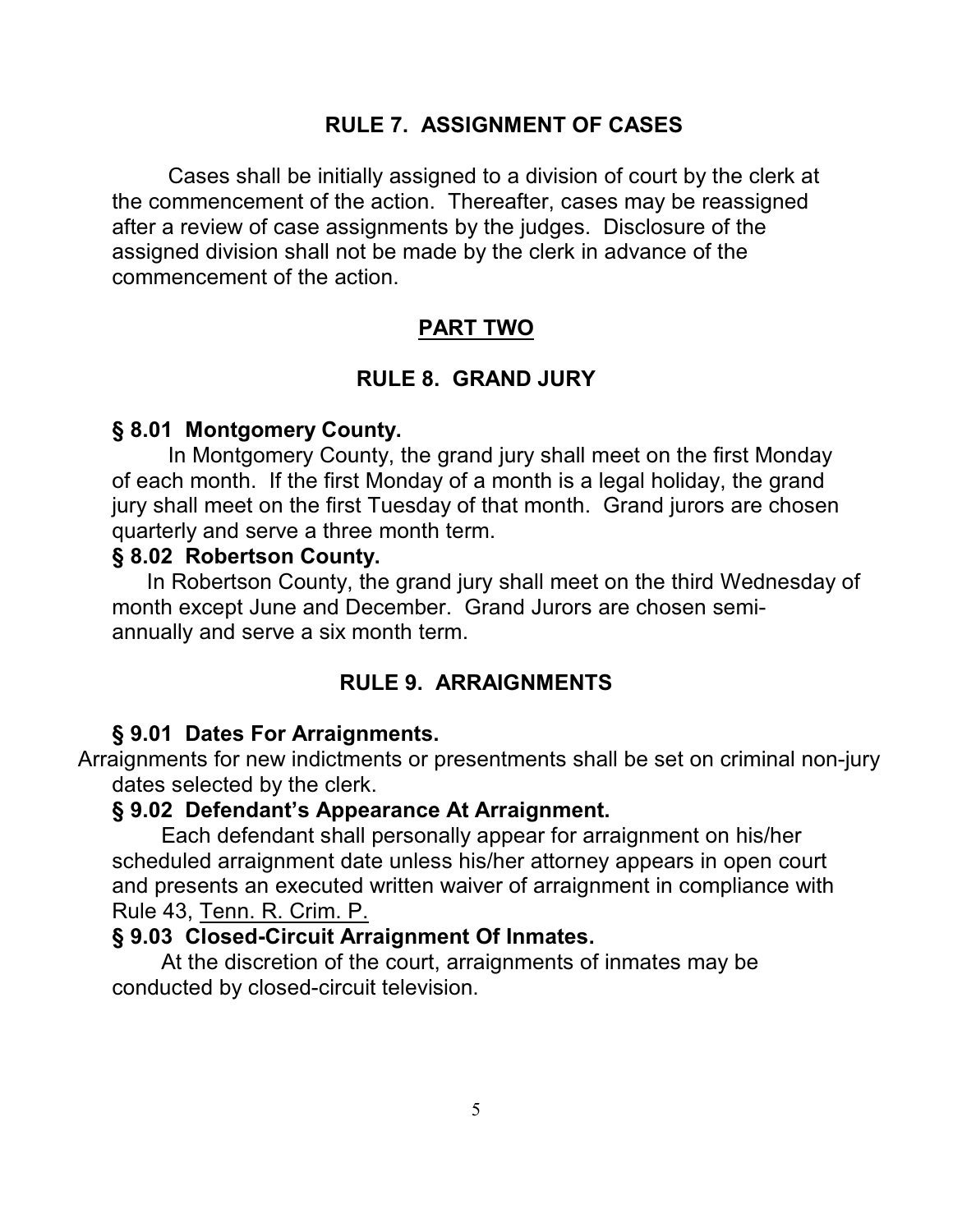### **RULE 10. CRIMINAL CASE MANAGEMENT**

#### **§ 10.01 Arraignment.**

At arraignment, the court shall determine the attorney who represents the defendant. If a defendant is indigent, the court shall follow Amended Rule 13(e)(4) and shall appoint the public defender's office if qualified and no conflict of interest exists, unless in the sound discretion of the judge appointment of other counsel is necessary. The court shall not make an appointment if counsel makes a clear and convincing showing that adding the appointment to counsel's current workload would prevent counsel from rendering effective representation in accordance with constitutional and professional standards. At arraignment, the court shall set a settlement date. A trial date shall not be set unless requested by both the state and the defendant or demanded by the defendant pursuant to a speedy trial motion.

#### **§ 10.02 Discovery.**

Discovery requests by defense counsel shall be made at arraignment. The state shall deliver or identify, as appropriate, discovery materials contemplated by Rule 16 (a)(1)(A)(B)(C)&(D), Tenn. R. Crim. P. then known to the state or its agents. All other provisions of Rule 16 shall be complied with on a timely basis consistent with the management intent of this rule.

#### **§ 10.03 Filing Of State's Witness List.**

 Except for those witnesses whose name, address and statements or summaries of statement are provided in the discovery packet delivered at arraignment or unless a list has been endorsed on the indictment or presentment in compliance with T.C.A.§ 40-17-106, the state shall deliver a list of witnesses expected to be used by the state in its case in chief to defense counsel at arraignment. Unless otherwise ordered by the court, the list shall provide the address and phone number of each witness. This list shall include the real name of any confidential informant in order to avoid conflicts of interest.

#### **§ 10.04 Pretrial Motions.**

At arraignment, the court may schedule or counsel may request, a motion date to hear all pretrial motions. All pretrial motions, including those contemplated by Rules 12 and 21, Tenn. R. Crim. P., shall be in writing and filed at least ten (10) calendar days prior to the hearing date. If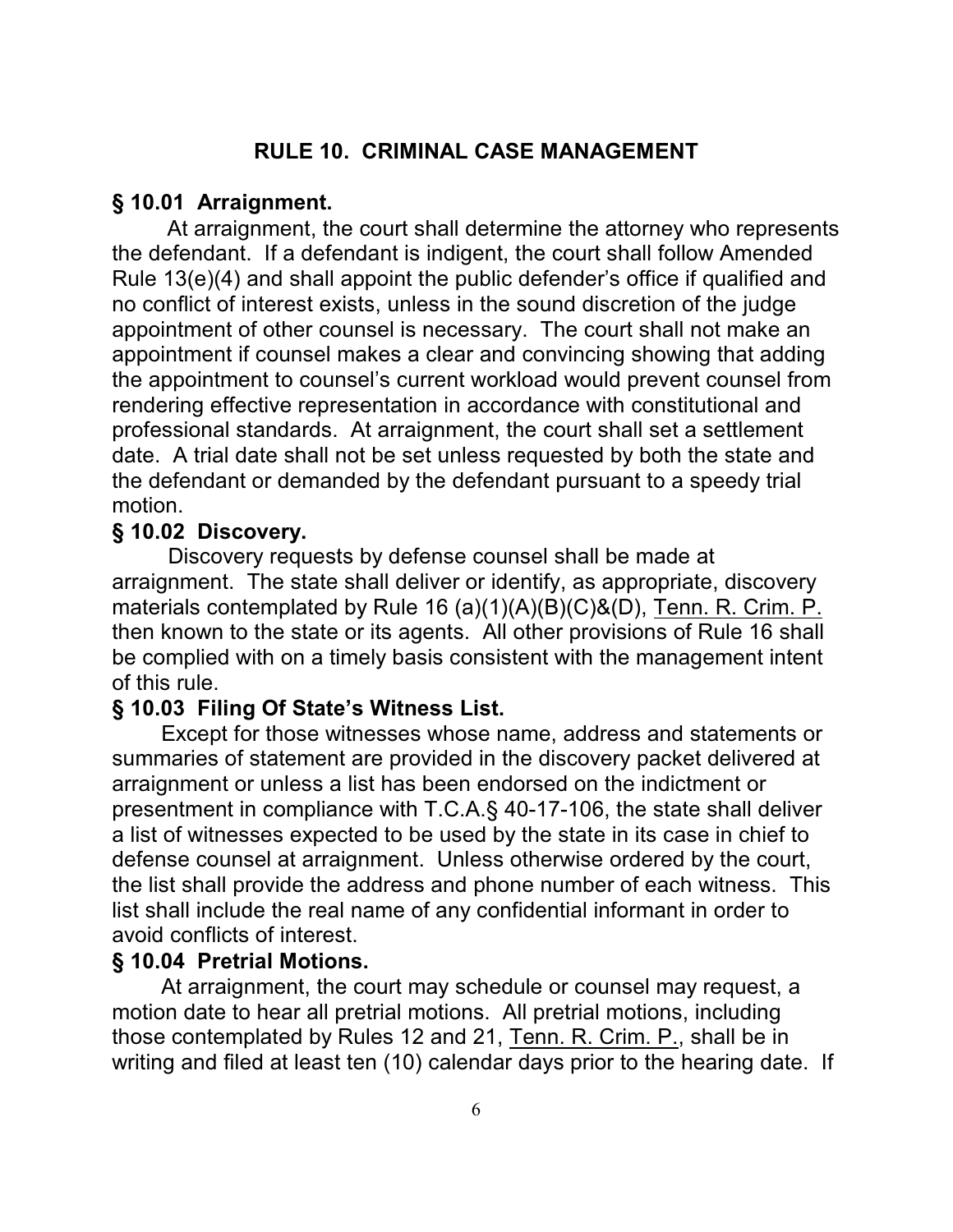the State desires to provide a response as an aid to the Court, the response shall be in writing and filed at least three (3) calendar days prior to the hearing date.

#### **§ 10.05 Memorandum Of Facts And Law.**

Every motion and response seeking the resolution of an issue of law shall be supported by a memorandum of facts and law filed simultaneously with the respective pleadings. The Motion or Response may contain sufficient facts and law to substitute for a memorandum of facts and law. At the discretion of the court, based on good cause shown, counsel may be permitted to file the memorandum after the hearing is conducted. Copies of referenced unreported or out-of-state cases shall be provided to the court and counsel.

### **§ 10.06 Settlement Date.**

On the settlement date, the court shall entertain a plea agreement. If no agreement has been reached or if an agreement is rejected by the court, the court shall set a trial conference date and a trial date. If a pretrial motion has been timely filed and is pending, the court may hear the motion on the settlement date and schedule another settlement date.

### **§ 10.07 Trial Conference Date.**

 On the trial conference date, the court will announce the trial priority for each case set during the month.

### **§ 10.08 Trial Date.**

 On the trial date, unsettled cases shall be disposed of by trial, the state's dismissal with prejudice, the entry of a nolle prosequi or the defendant's plea of guilty to the indicted offense(s). In its discretion, the court may approve the state's dismissal without prejudice or retirement. Cases not tried shall be rescheduled.

### **§ 10.09 Filing Of Enhancement/Mitigating Factors Statement.**

The enhancement statement contemplated by T.C.A. § 40-35-202, including prior convictions, shall be filed and certified to opposing counsel no later than ten(10) calendar days prior to the trial and no later than trial conference date. Mitigating factors statement shall be filed and certified to opposing counsel no less than (5) days prior to the sentencing hearing. If a defendant enters an "open plea" and the state intends to present enhancement factors in addition to any prior convictions, the defendant must either waive his right to have the jury determine beyond a reasonable doubt the existence of an enhancement factor or the statement of facts as admitted by the defendant must establish the enhancement factor. If the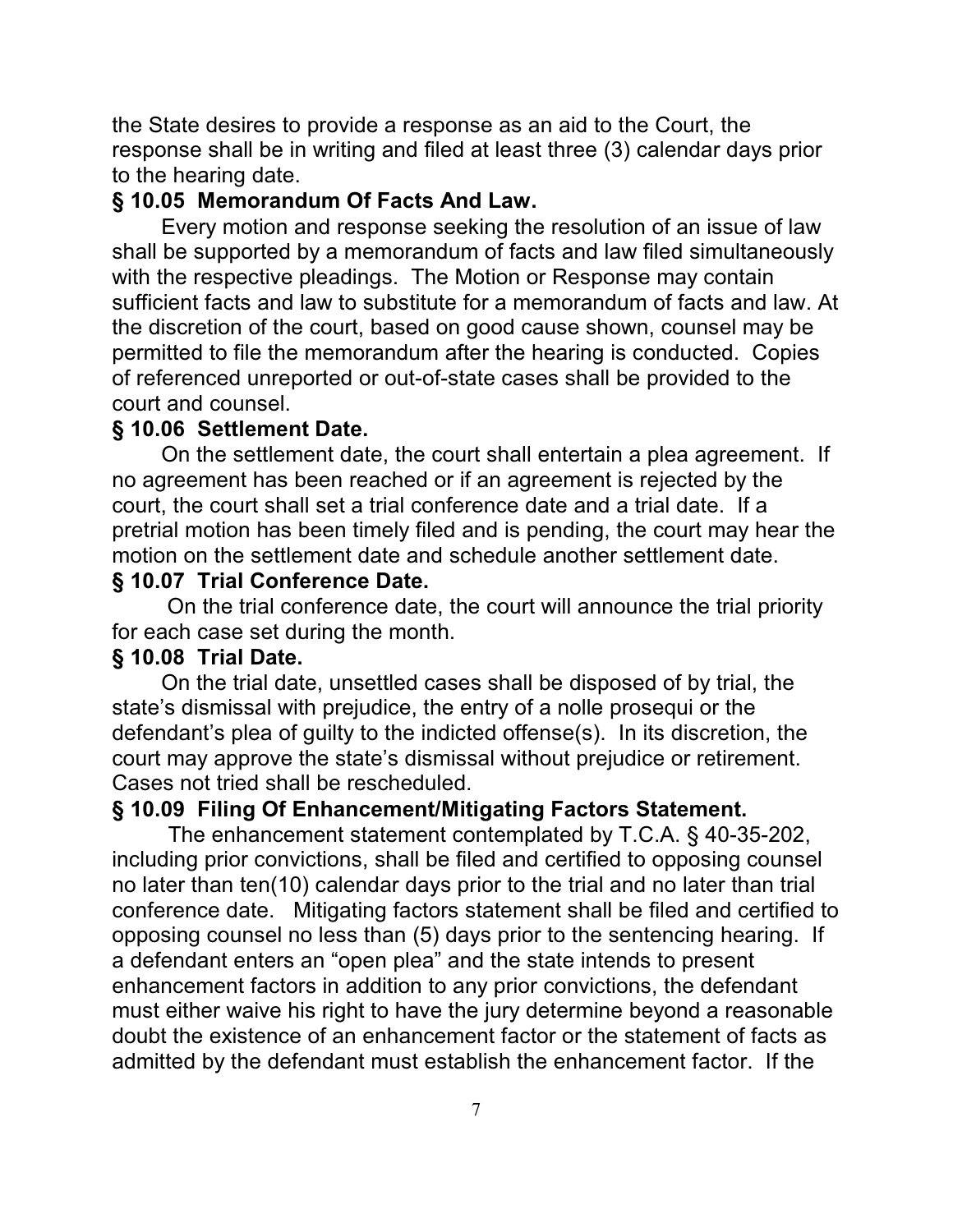defendant neither waives this right nor admits the facts necessary to establish an enhancement factor, the court will consider prior convictions only as an enhancement factor.

# **RULE 11. CONTINUANCES IN CRIMINAL CASES**

# **§ 11.01 Court Approval Required.**

Continuances are obtained by court approval only.

# **§ 11.02 Procedure.**

 Continuances must be requested by a written motion, which must be timely filed and heard. Motions based upon the representation of a non-lawyer must be supported by the sworn affidavit of the non-lawyer.

# **§ 11.03 Hearings.**

A continuance motion may be heard:

- (a) as a pretrial motion in compliance with Rule 10.04, L.R.P.; or
- (b) on the trial conference date; or
- (c) on the trial date, if circumstances have arisen since the trial conference date that were not then known or could not be known with the exercise of due diligence by the moving party or a subpoenaed witness is absent despite compliance with Rule 12, L. R. P. and Rule 17, Tenn. R. Crim. P.

# **RULE 12. SUBPOENAS IN CRIMINAL CASES**

Subpoenas for witnesses residing within the county must be issued by the clerk no later than ten (10) calendar days before the trial date. Subpoenas for witnesses residing out of the county must be issued no later than fourteen (14) calendar days before the trial date.

# **RULE 13. ORDERS AND JUDGMENTS IN CRIMINAL CASES**

# **§ 13.01 Form.**

All orders and judgments shall be in writing and bear the court division number in the caption and the name of the judge under the signature line.

# **§ 13.02 Preparation And Delivery.**

The orders and judgments shall be prepared and delivered to the court for approval on the same day the order or judgment is rendered. Any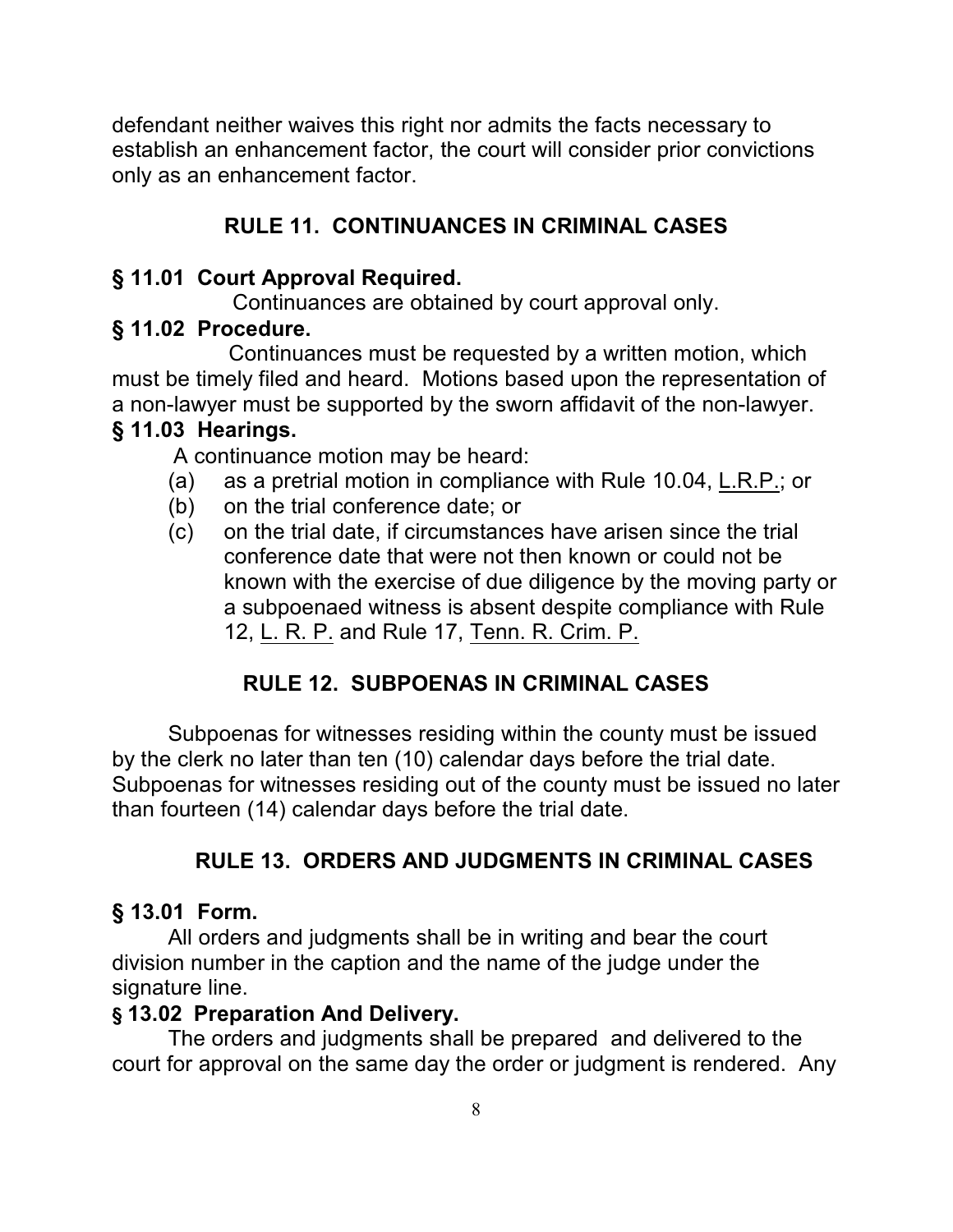order prepared by counsel shall be presented to opposing counsel for approval.

### **§ 13.03 Uniform Judgment Document.**

All judgments shall be prepared by the district attorney utilizing the uniform judgment document. The disposition of each count must be shown on a judgment form. The judgment shall be presented to defense counsel for approval if he/she is in the courtroom at the time of the preparation of the judgment and presentation to the court.

# **RULE 14. COMPLIANCE WITH VICTIMS' RIGHTS**

All constitutional and statutory provisions regarding victims' rights shall be complied with on a timely basis in a manner consistent with the management intent of these rules.

# **PART THREE**

# **RULE 15. DISPOSITION OF CIVIL CASES**

### **§ 15.01 Time Requirement.**

 A final judgment or a court-approved scheduling order must be entered in every civil case within twelve (12) months from the filing date of the cause of action. Otherwise, the court will set the case by a show cause notice for in-court review. In such event, personal, in court appearance by counsel is required. Absence of counsel may result in dismissal of the case at the court's discretion.

### **§ 15.02 Absence From Scheduled Hearing.**

The court may enter such orders as it deems appropriate if a party or counsel is absent from a scheduled hearing, including the adjudication of issues, striking the matter from the docket, assessing court costs, attorney's fees and related expenses.

### **§15.03 Scheduling Order.**

 In all matters in which any party has demanded a jury, the attorneys and parties shall obtain and file a scheduling order, by agreement, within thirty (30) days of all answers being filed or ninety (90) days of service of process on all defendants, whichever occurs first. The scheduling order shall specify the following: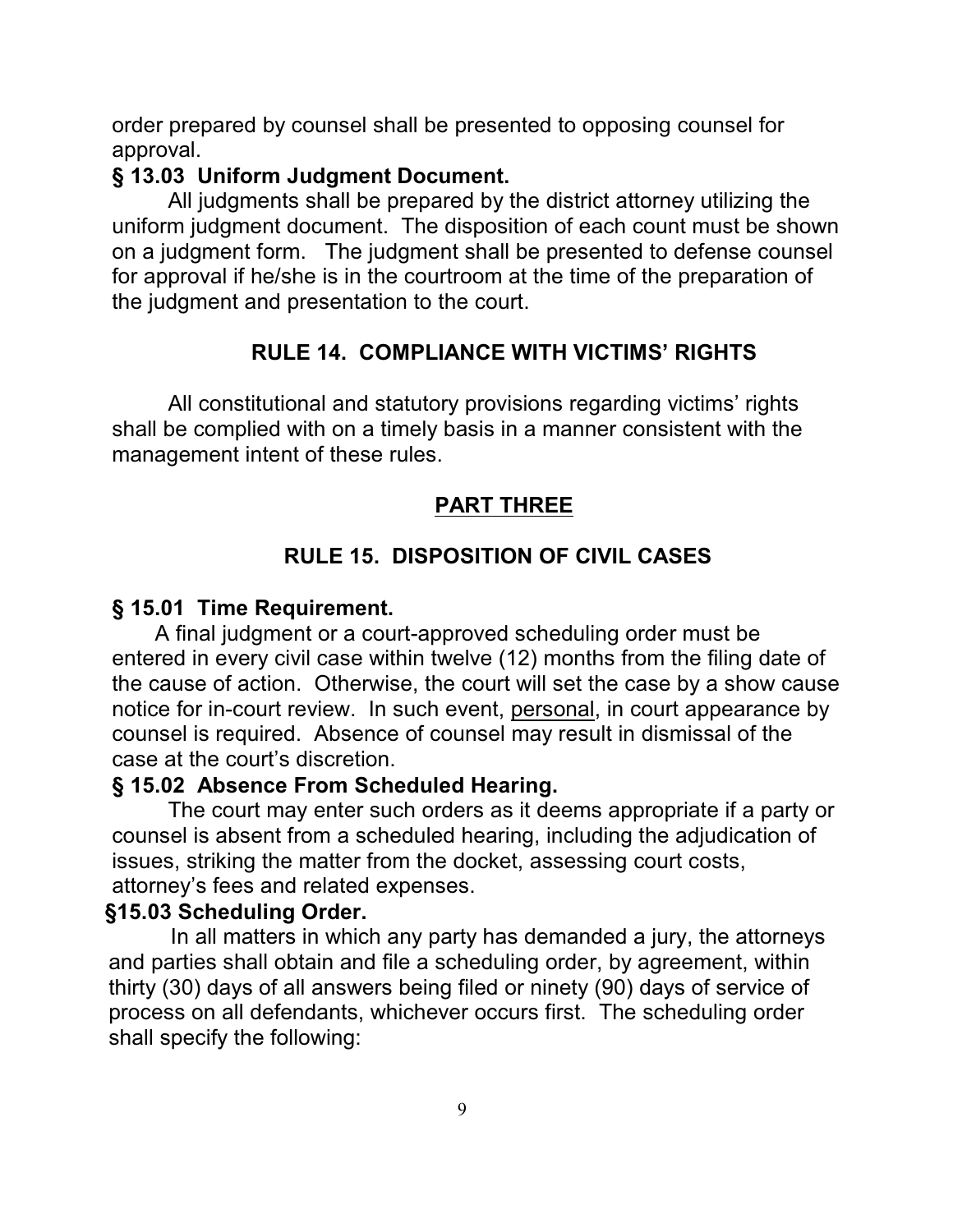(1) Interrogatories, requests for production of documents and requests for admissions of all parties completed no later

- than: \_\_\_\_\_\_\_\_\_\_\_
- (2) Parties, occurrence, fact witness depositions shall be completed by:
- (3) Plaintiff shall disclose and complete all treating physician or expert proof for trial depositions and designate any treating physician and/or expert witnesses which shall be called live to trial by:\_\_\_\_\_\_\_\_\_\_\_ (at least 90 days prior to trial).
- (4) Defendant shall disclose and complete all expert proof for trial depositions and designate any expert witnesses which shall be called live to trial by:  $($ at least 30 days prior to trial).
- (5) Trial date:  $\frac{1}{2}$  Expected length of trial days.

In the event no agreed scheduling order is filed as required herein, a scheduling order may be entered by the Court and/or upon motion of any party. Trial dates shall not be continued or changed by the parties except as provided by L.R.P. Rule 23. The parties may, by Agreed Order, modify all other schedules in the scheduling order. Failure to abide by the Order may result in sanctions pursuant to T.R.C.P. 16.

## **RULE 16. APPLICATION FOR CERTAIN EXTRAORDINARY RELIEF**

Applications seeking a writ of supersedeas or a restraining order shall be left with the clerk for presentation to a judge. The presentation shall be made by the clerk and the judge's action reported to counsel. If all circuit judges are unavailable, the clerk may permit counsel to present the application to a judge of another court.

# **RULE 17. DISCOVERY**

# **§ 17.01 When Filing Required**.

Discovery material shall not be filed unless and until such material is to be considered by the court for any purpose.

# **§ 17.02 Discovery Completion Deadline.**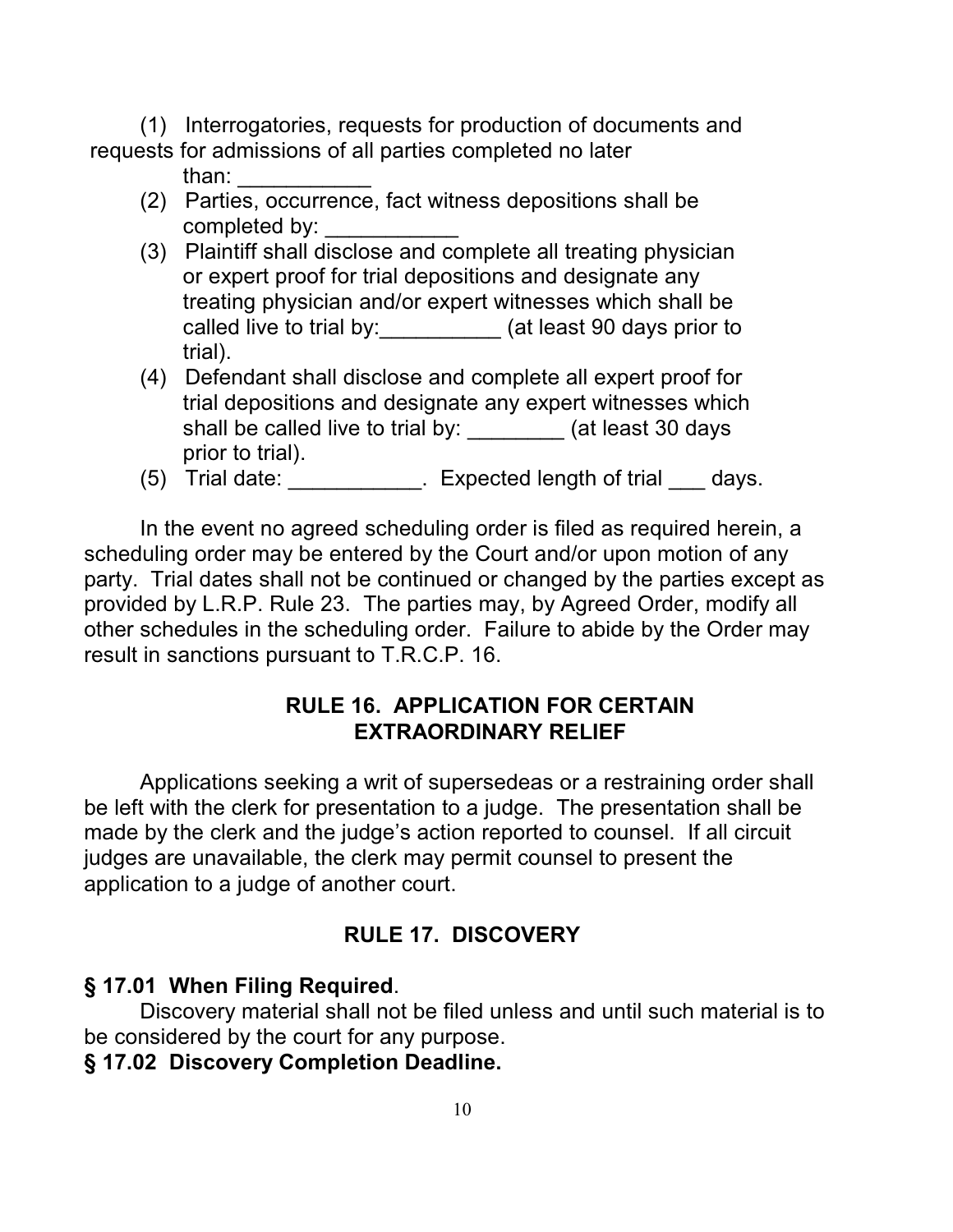Upon motion of a party or the court, the court may order a completion date for discovery.

### **§ 17.03 Interrogatories To Parties.**

Interrogatories pursuant to Rule 33, T.R.C.P., shall be unlimited, but if the number of interrogatories in any given set or the content thereof is considered overly burdensome, a motion may be made for appropriate relief. Leave of court must be obtained to submit additional sets of interrogatories beyond the second set. Requests for leave shall include copies of such additional interrogatories or sets of interrogatories to be submitted, and a statement of counsel as to the necessity for such information, its relevance, or likelihood to lead to relevant information, and that it cannot be obtained readily from other sources.

## **§ 17.04 Responding To Interrogatories.**

Responses to interrogatories and requests for admissions shall follow each corresponding interrogatory or request so that one pleading contains all relevant information. To facilitate the foregoing, the submitting party shall provide a disk containing the submitted material. Upon request of the responding party, the submitting party shall provide an electronic copy of the submitted material to the responding party via email in a format accessible by the responding party. Any party, relying upon the omission of a disk or electronic copy of the questions submitted, as a basis for refusal to answer or respond, shall within 7 calendar days from the date of service of the written discovery, provide the submitting party with notice of such omission. The time for response will be extended 30 days after the date the disk or electronic copy is supplied to the responding party. The responding party shall provide complete copies of the responses to all parties or to their respective counsel of record.

To the extent the responding party seeks to assert an objection with regard to any interrogatory, request for admission or requests for production, the responding party shall state the specific objection immediately following the corresponding interrogatory or requests. Boiler plate objections cited within the response which are not identified in response to any individual interrogatory or request, shall be considered waived by the responding party and shall be stricken by the Court.

### **§ 17.05 Motions To Compel Discovery.**

Motions to compel discovery shall:

 a. either (1) quote verbatim the interrogatory, request, or question and any objection or response thereto, or (2) be accompanied by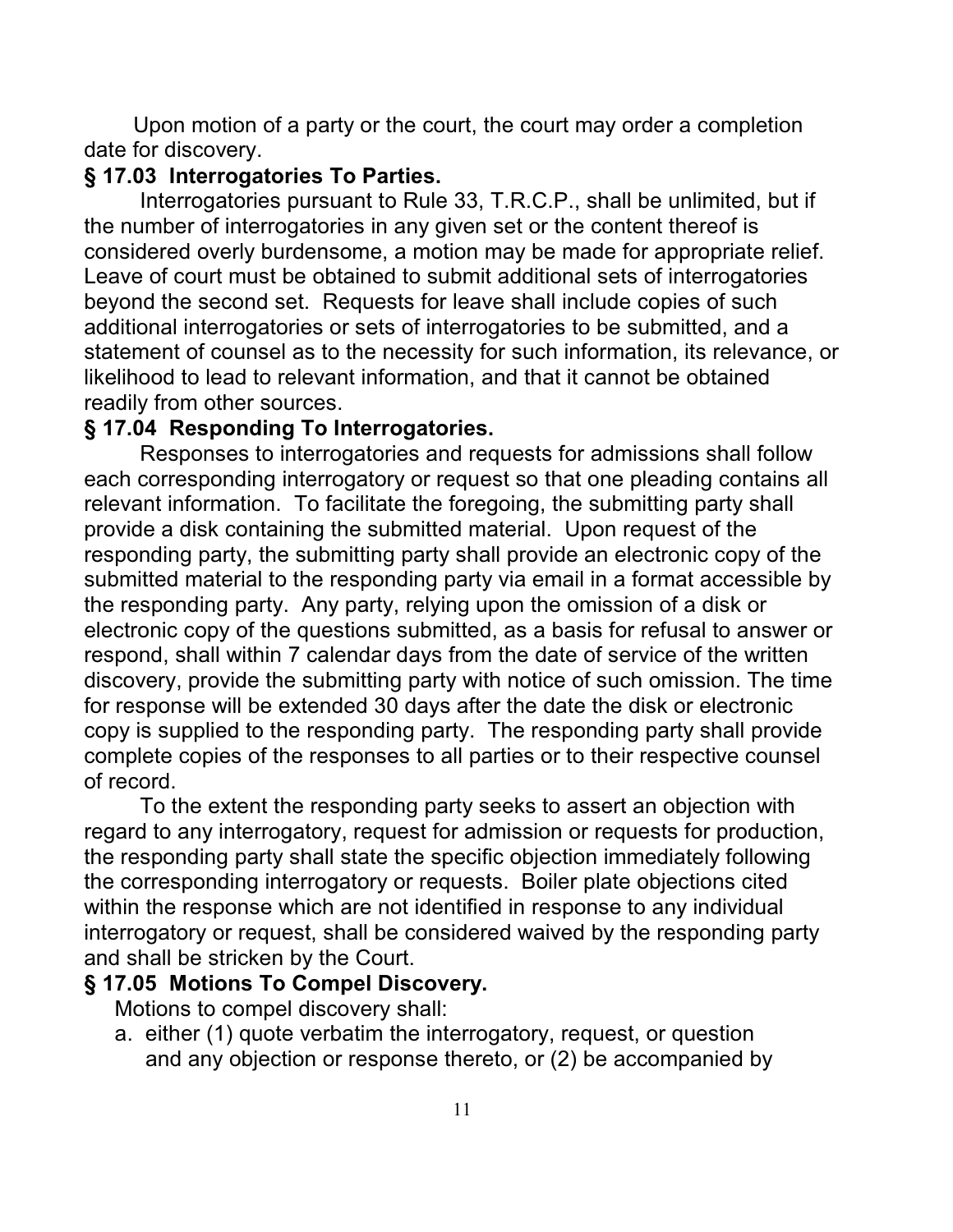a copy of the interrogatory request, or excerpts of a deposition which shows the question and objection or response, and;

- b. state the reason supporting the motion, and;
- c. where a party has submitted no response to the discovery or has objected to the entire set of interrogatories or requests, neither of the requirements in Local Rule 17.05(a) shall apply.

 The Court will refuse to rule on any motion related to discovery unless moving counsel files with the motion, a statement which certifies that the lawyer has conferred with opposing counsel in a good faith effort to resolve the discovery dispute and that the effort has not been successful. If the certification asserts that opposing counsel has refused or delayed discussion of the discovery issues raised in the motion, the court will take appropriate action when resolving the motion so as to prevent further delay.

#### **§ 17.06 Supplementation to Discovery**

Answers to interrogatories must be supplemented a sufficient time before trial to the end that no evidence within the scope of the interrogatories will be proffered at trial which has not previously been disclosed in writing, or in testimony under oath. A violation of this rule, which expands the duty to supplement imposed by Rule 26.05 T.R.C.P., may result in the imposition of serious sanctions, including, but not limited to, taxing of costs to the culpable party for delays caused and/or attorney's fees.

#### **RULE 18. DISPOSITIVE MOTIONS**

#### **§ 18.01 Time For Filing Dispositive Motions.**

 Dispositive motions other than a Motion for Default shall be filed and served upon opposing counsel no less than thirty (30) calendar days prior to hearing. Every motion seeking the resolution of an issue of law shall be supported by a memorandum of facts and law. Failure to file a written response may constitute a waiver by counsel to participate in oral argument and may be deemed as a basis for sanctions under §18.06. Copies of unreported or out-of-state cases referenced in any memorandum shall be provided to the court and to opposing counsel.

#### **§ 18.02 Time For Filing Responses.**

Responses to dispositive motions shall be filed and served upon opposing counsel no less than five (5) calendar days prior to hearing. **§ 18.03 Time For Filing Replies To Responses.**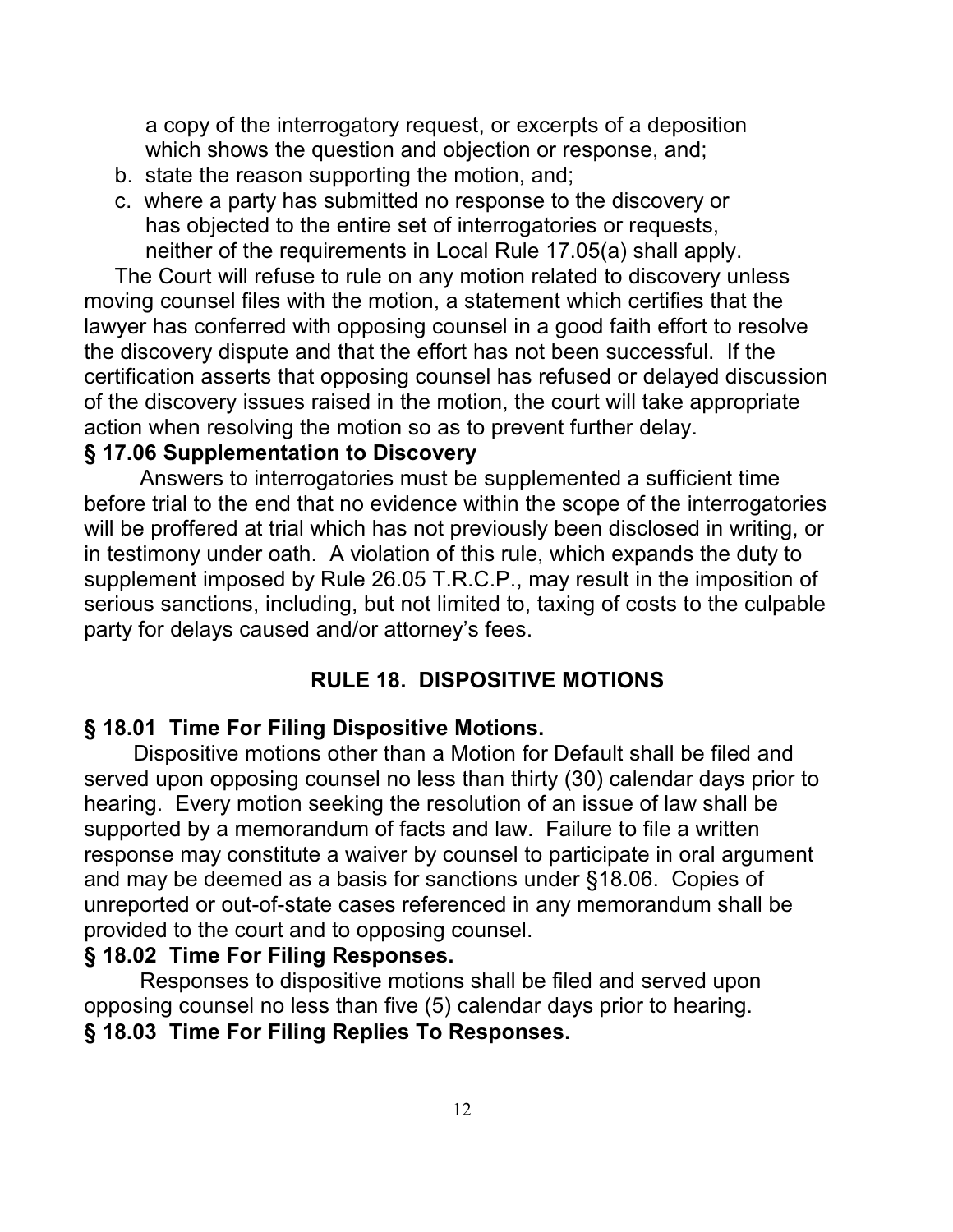Replies to responses to dispositive motions shall be filed and served upon opposing counsel no less than two (2) calendar days prior to hearing. **§ 18.04 Time For Hearing Dispositive Motions.**

 Dispositive motions shall be heard no less than thirty (30) calendar days prior to trial.

### **§ 18.05 Waiver Of Time Requirement.**

The time requirements may be waived by agreement of counsel with court approval.

### **§ 18**.**06 Sanctions.**

**Any adjournment, delay or resetting made necessary by a party's failure to comply with the time requirements set forth herein may result in sanctions against the culpable party or counsel, including, but not limited to, an award of attorney's fees, costs and expenses.**

## **RULE 19. NON-DISPOSITIVE MOTIONS**

### **§ 19.01 Time For Filing Non-Dispositive Motions.**

Non-dispositive motions shall be filed and served upon opposing counsel no less than ten (10) days prior to hearing. Every motion seeking the resolution of an issue of law shall be supported by a memorandum of facts and law. Failure to file a written response may constitute a waiver by counsel to participate in oral argument and may be deemed as a basis for sanctions under §18.06. Copies of unreported or out-of-state cases referenced in any memorandum shall be provided to the court and to opposing counsel.

#### **§ 19.02 Time For Filing Responses.**

Responses to non-dispositive motions shall be filed and served upon opposing counsel no less than five (5) calendar days prior to hearing.

### **§ 19.03 Time For Filing Replies To Responses.**

Replies to responses to non-dispositive motions shall be filed and served upon opposing counsel no less than two (2) calendar days prior to hearing.

### **§ 19.04 Time For Hearing Non-Dispositive Motions.**

Non-dispositive motions, including Motions in Limine, will not be heard less than seven (7) calendar days prior to trial.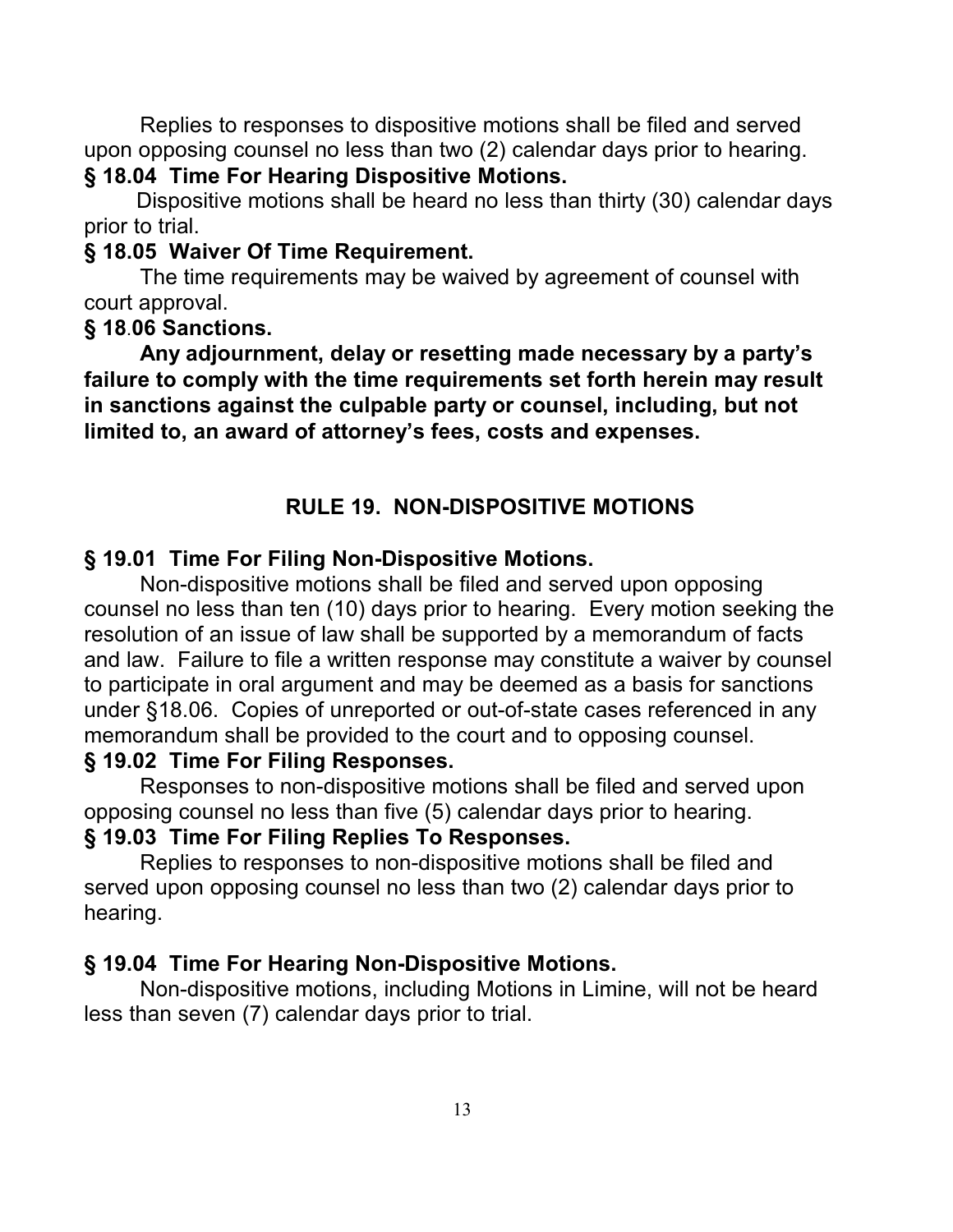#### **§ 19.05 Waiver Of Time Requirement.**

The time requirements may be waived by agreement of counsel with court approval.

### **§ 19**.**06 Sanctions.**

 **Any adjournment, delay or resetting made necessary by a party's failure to comply with the time requirements set forth herein may result in sanctions against the culpable party or counsel, including, but not limited to, an award of attorney's fees, costs and expenses.**

### **RULE 20. SETTING MOTIONS AND PETITIONS FOR COURT APPROVAL**

#### **§ 20.01 The Clerk.**

Hearing dates for all motions and petitions for court approval shall be obtained from the clerk of the court.

#### **§ 20.02 Procedure.**

Motions and petitions for court approval may be set:

- (a) by agreement of counsel; or
- (b) by notice; or
- (c) by the court.

### **§ 20.03 Removal Of A Motion or a Petition for Court Approval From The Docket.**

After a motion or a Petition for Court Approval has been scheduled for hearing, it may be stricken from the docket by the movant or petitioner at any time before the hearing upon timely notice to the clerk and to the opposing party or counsel. **Removal of a motion by one party does not remove another party's motion.**

# **RULE 21. SETTLEMENT OF CASES SET FOR TRIAL**

### **§ 21.01 Notice.**

 Counsel shall immediately notify the clerk and witnesses upon reaching a settlement in a case set for trial.

### **§ 21.02 Assessments And Awards.**

If a party negligently fails to make the required notice, the court may assess jury fees as court costs and may award compensation to a witness for lost income and travel expenses and assess the award as court costs.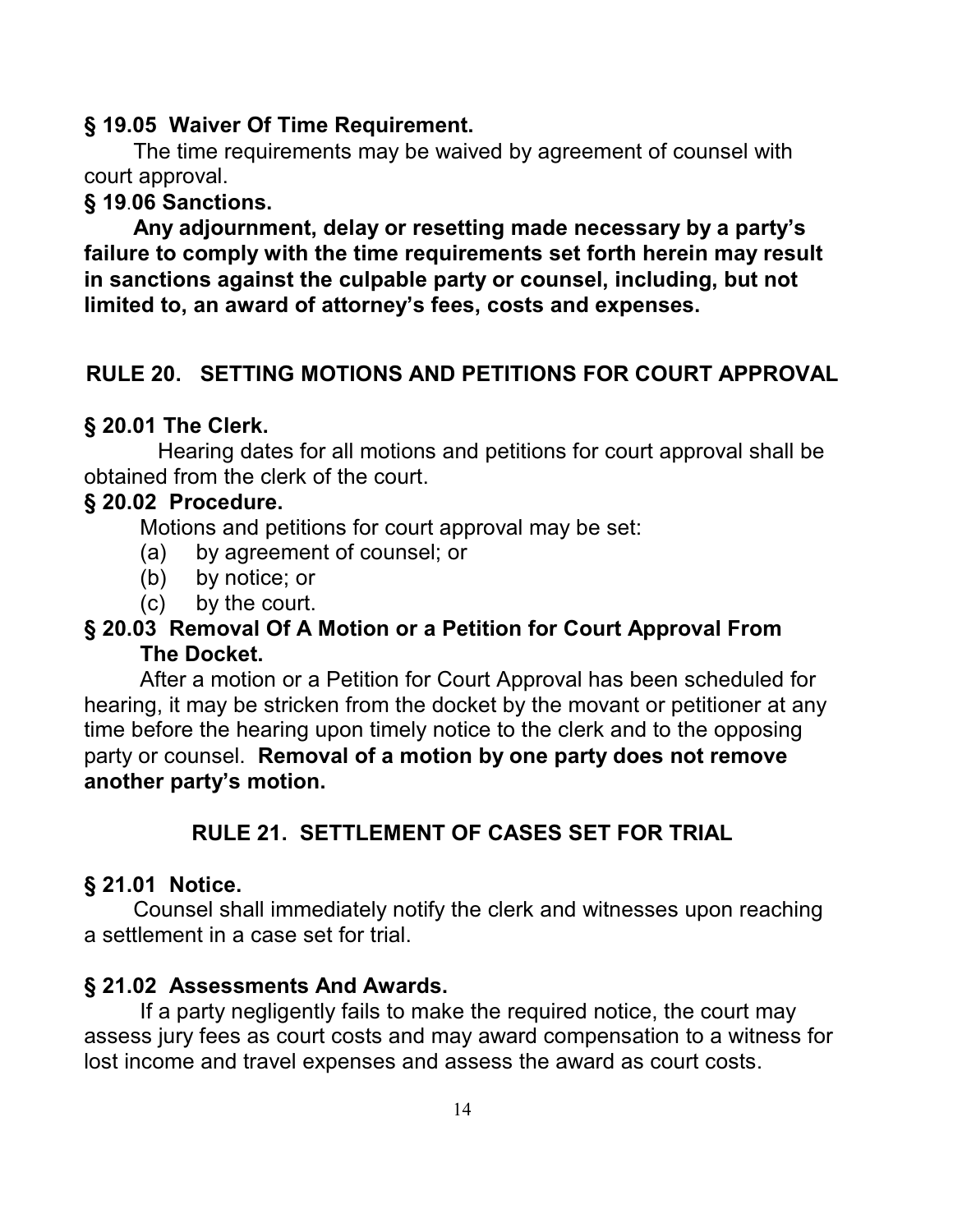# **RULE 22. SETTING CIVIL CASES**

# **§ 22.01 Setting Jury Trials.**

Cases may be set for a jury trial:

- (a) by agreement of counsel and consultation with the clerk; or
- (b) by motion, if the parties are unable to agree on a trial date; or
- (c) by notice pursuant to the Tennessee Rules of Civil Procedure; or
- (d) by the court with notice to counsel.

# **§ 22.02 Setting Non-Jury Matters.**

Non-jury matters may be set for hearing:

- (a) by agreement of counsel and consultation with the clerk; or
- (b) by motion, if the parties are unable to agree on a hearing date; or
- (c) by notice pursuant to the Tennessee Rules of Civil Procedure; or
- (d) by the court with notice to counsel.

# **§ 22.03 Setting by agreement preferred.**

The preferred method for setting all matters is by agreement of counsel and consultation with the clerk. Counsel are expected to accede to reasonable requests of opposing counsel for resetting or continuances, especially matters set by notice without the prior agreement of or consultation with opposing counsel.

# **RULE 23. CONTINUANCES IN CIVIL CASES**

# **§ 23.01 Non-Jury Matters.**

Continuances are obtained by agreement of counsel or by written motion.

# **§ 23.02 Jury Trials.**

Continuances may be obtained only by motion made to the judge before whom the matter is scheduled to be heard. Jury trials cannot be continued by agreement of counsel without court approval.

# **§23.03 Procedure.**

Continuance motions must be timely filed. Written motions supported by sworn affidavit are required unless exigent circumstances exist which make the filing of written pleadings impossible.

# **§ 23.04 Hearings.**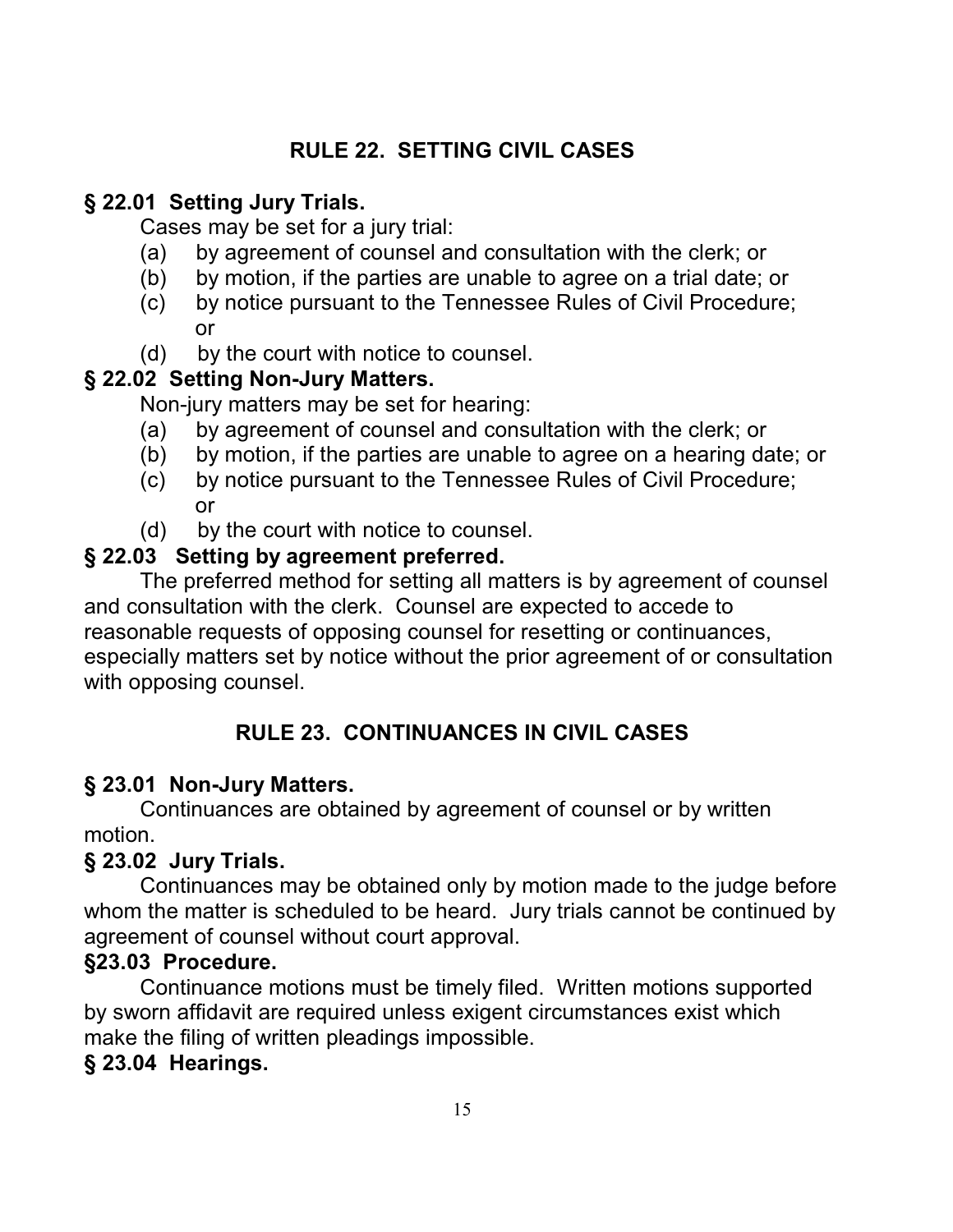A continuance may be heard:

- (a) as a pretrial motion; or
- (b) by special setting by the court.

# **§ 23.05 Late-Issued Subpoenas Not Grounds.**

A continuance shall not be granted on the basis that a subpoenaed witness is absent if the issuance of the subpoena does not comply with these rules. See **§26.02**.

# **RULE 24. PRETRIAL PROCEDURE**

# **§ 24.01 Witness List.**

At least five (5) business days before trial, the names, addresses and phone numbers of case-in-chief witnesses shall be furnished to opposing counsel.

## **§ 24.02 Exhibit List.**

At least five (5) business days before trial, copies of all exhibits to be used in the case-in-chief shall be furnished to opposing counsel. If it is impractical to copy exhibits, such notice shall be given and the exhibits shall be available for inspection by opposing counsel any business hour during the five (5) business days.

### **§ 24.03 Depositions.**

At least five (5) business days before trial, depositions shall be filed that are to be used in lieu of live testimony in the case-in-chief.

### **§ 24.04 Trial Briefs and Memorandums of Law**

 If trial briefs or memorandums of law are required or the parties choose to submit the same, they shall be filed at least five (5) business days before trial.

### **§ 24.05 Audio/Visual Recordings**

Notice of intent to use an audio/visual recording in a jury trial shall be given to all adverse counsel at least twenty-one (21) calendar days before trial. The recording shall be available for inspection and copying when the notice is given. Objections to the recording or portions thereof shall be timely made so that any objections can be ruled on and necessary editing can be completed before trial. In non-jury cases, notice shall be given at least three (3) business days before trial and objections may be heard at trial.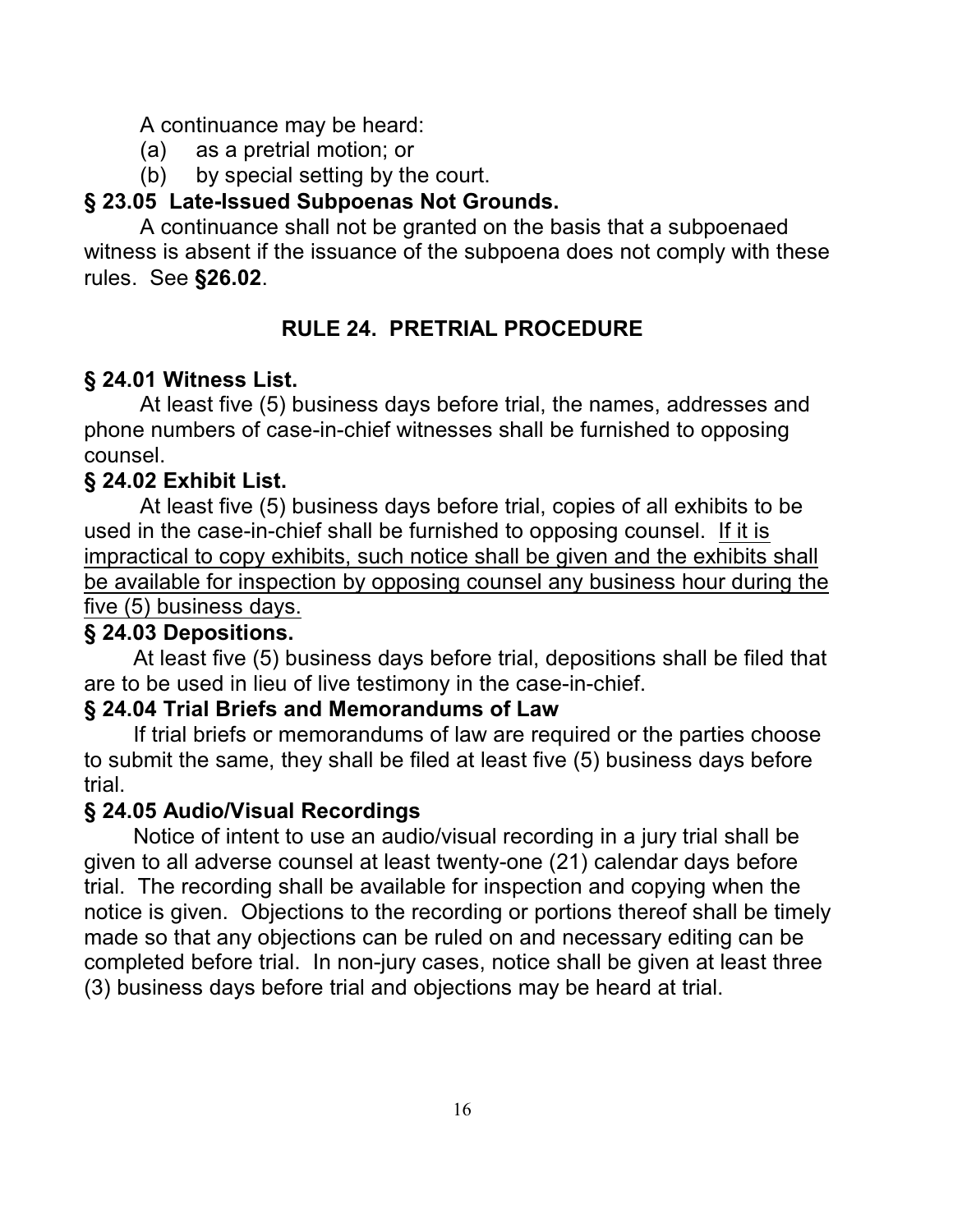# **§ 24.06 Standard Jury Instructions.**

Requests for standard jury instructions may be made by numerical reference to Tennessee Pattern Jury Instructions. Such requests shall be filed at least five (5) business days before trial.

### **§ 24.07 Special Jury Instructions.**

 Requests for special jury instructions shall be submitted on paper with supporting authority and submitted on a disk, without authority. Either Microsoft Word or Word Perfect is acceptable. Such requests shall be filed at least five (5) business days before trial.

### **§ 24.08 Divorce Cases**

(a) Temporary Hearings and Mediation. At least five (5) business days before a hearing, when applicable, counsel shall file:

(1) a signed and notarized income and expense statement;

 (2) a signed and notarized temporary parenting plan with the words "PROPOSED by \_\_\_\_\_\_\_(father or mother)" at the top of the first page;

 (3) a sworn statement of assets and liabilities of the parties (for mediation only - not required for temporary support hearings).

(b) Trial. In addition to the requirements of §§ 24.01-24.05 above, at least five (5) business days before trial, where applicable, counsel shall file:

(1) a signed and notarized income and expense statement;

 (2) a signed and notarized permanent parenting plan with the words "PROPOSED by \_\_\_\_\_\_\_ (father or mother)" at the top of the first page;

(3) a proposed assignment of debts;

(4) a proposed division of marital property with values;

(5) a list of separate property.

 (6) Certificates of Completion of parenting classes. PARENTING CLASSES MUST BE COMPLETED PRIOR TO TRIAL.

 (7) Report of Mediation. MEDIATION MUST BE COMPLETED PRIOR TO TRIAL.

(c) **Final Decrees in Divorce Cases**. All Final Decrees of Divorce submitted for the judge's signature, shall have stapled to them any applicable Marital Dissolution Agreements, Parenting Plans (containing at least a copy of a judge's signature if previously approved) and child support worksheet consistent with the support provisions contained in the Parenting Plan or with an explanation for any proposed deviation. All required and applicable documents shall be stapled to the Final Decree and submitted as one packet for the judge's signature. Each page requiring the signature of counsel or the parties shall be signed, dated and notarized, if required. Pages requiring the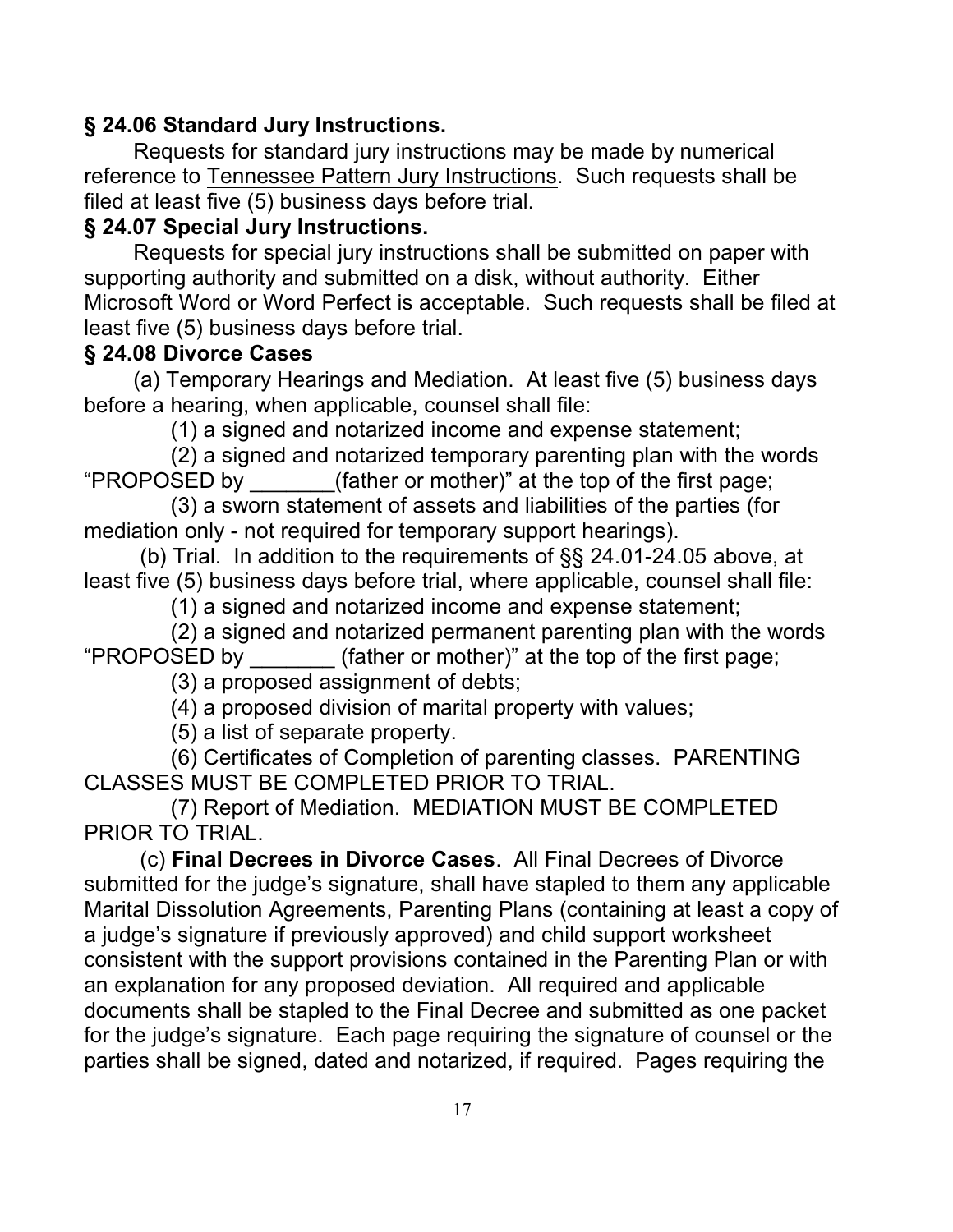signature of the judge shall be tabbed.

### **§24.09 Intent of these Rules**

**It is the intent of these rules that the court, the parties and their counsel will all be aware of all evidence and proof which will actually be offered at trial or hearing. These rules do not relieve a party from the duty of timely disclosure of evidence in discovery or the duty of timely supplementation of discovery responses. Appropriate sanctions will be imposed against parties or counsel who violate the spirit of these rules. Such sanctions may include dismissal, exclusion of evidence or witnesses not made known in a timely fashion or assessment of fees, costs and expenses resulting from delay of proceedings.**

### **RULE 25. SPECIAL PROCEDURES**

### **§ 25.01 Divorce Based On Irreconcilable Differences.**

In lieu of a court hearing, a final decree of divorce based on irreconcilable differences may be filed for the judge's approval if both parties are aware of the presentation and there is no known objection. Notice of the date of the presentation must be given seven (7) calendar days in advance. All counsel or parties must sign and approve the decree prior to presentation or their approval must be specifically waived in writing. The Final Decree when submitted, must comply with Rule 24.08(c)L.R.P. Where applicable, proof of completion of parenting classes must also be attached to the Final Decree.

**§ 25.02 Juvenile Appeals.** All juvenile appeals shall be set for an appearance by the clerk in Division II or Division III immediately upon the filing of the notice of appeal.

### **§25.03 General Sessions Appeals of Civil Cases.**

(a) All general sessions appeals shall be set by the clerk for docket call within sixty (60) days of the filing of the appeal. Appeals will be set for hearing at the docket call or as provided in Rule 22.

(b) In any general sessions appeal where a jury demand has been made by either party, the party who filed the general sessions lawsuit shall within thirty (30) days of the docket call, file an Amended Complaint in Circuit Court which fully complies with all requirements of the Tennessee Rules of Civil Procedure. Within thirty (30) days thereafter, responsive pleadings complying with the Tennessee Rules of Civil Procedure shall be filed by the other parties. Any subsequent pleadings or proceedings in the matter in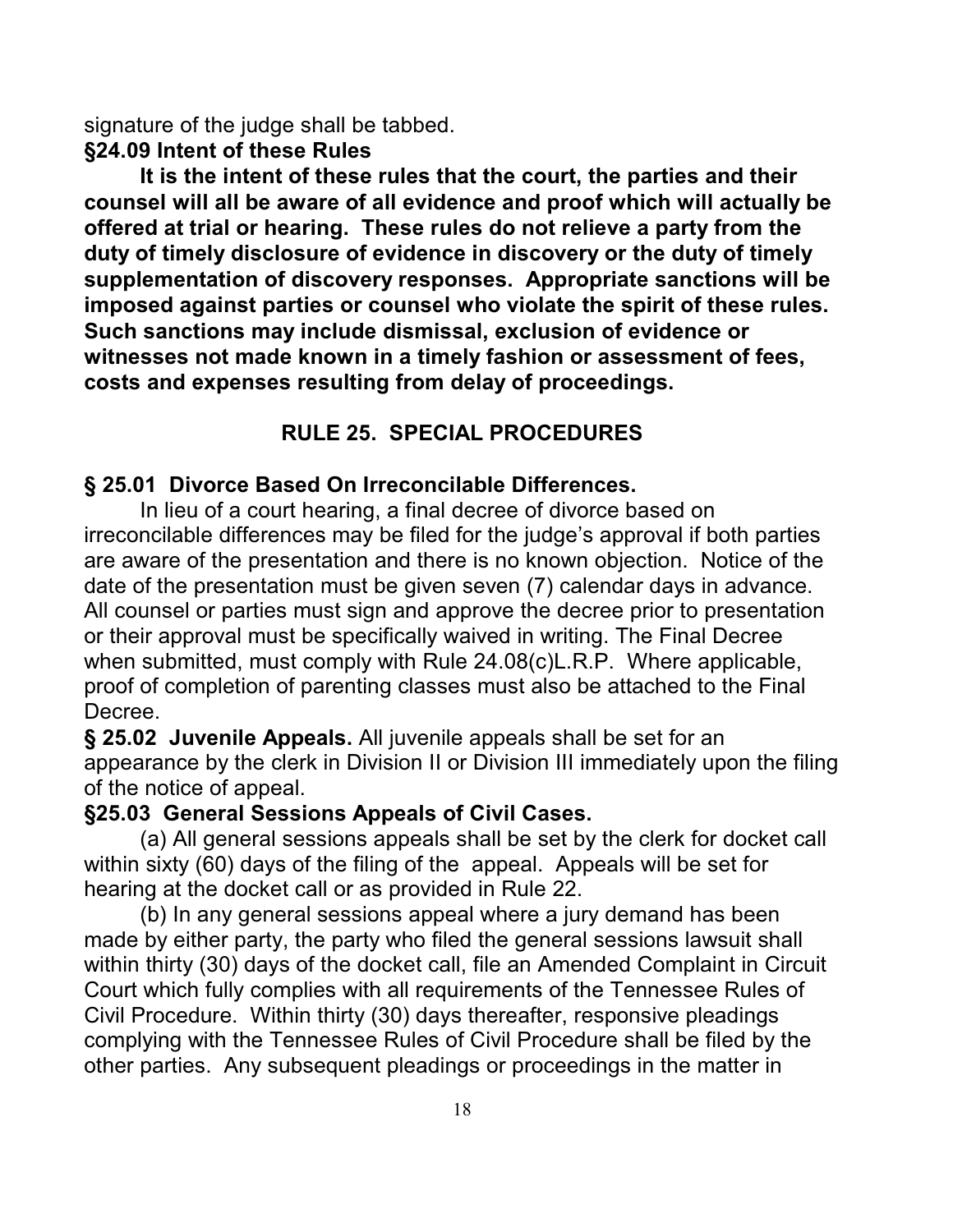Circuit Court will be governed by the Tennessee Rules of Civil Procedure and these local rules.

### **§ 25.04 Workers' Compensation Cases.**

To comply with T.C.A. §50-6-225(f), the clerk shall set workers' compensation cases on any scheduled civil non-jury court date mutually requested by counsel.

## **RULE 26. SUBPOENAS**

### **§ 26.01 Procedure.**

All subpoenas shall be issued by the Clerk in triplicate. The original shall be the "return document." One copy shall be retained in the file. One copy shall be the "service document" which shall be served on the witness. **§ 26.02 Time for Issuance.**

Subpoenas for witnesses residing in the county must be issued by the clerk no later than seven(7) calendar days before the date of trial. Subpoenas for witnesses residing out of the county must be issued by the clerk no later than fourteen (14) calendar days before the date of trial.

## **RULE 27. ORDERS AND JUDGMENTS IN CIVIL CASES**

### **§ 27.01 Preparation.**

Orders and judgments shall be prepared by the prevailing party and delivered to opposing counsel within seven (7) calendar days of the day the order or judgment is rendered for opposing counsel's approval for entry. In the event counsel for the prevailing party does not deliver the appropriate order or judgment to opposing counsel within seven (7) days of the day the order or judgment is rendered, opposing counsel may prepare and deliver to counsel for the prevailing party an order or judgment, which opposing counsel believes accurately reflects the ruling of the Court. In the event counsel for the prevailing party does not sign opposing counsel's proposed order, opposing counsel may submit the order to the Clerk, pursuant to §27.03. **§ 27.02 Contested Orders And Judgments.**

 If an order or judgment is contested, objecting counsel shall prepare a separate order or judgment. Both documents shall be submitted to the court within ten (10) days of the day the order or judgment is rendered for the court's review and determination.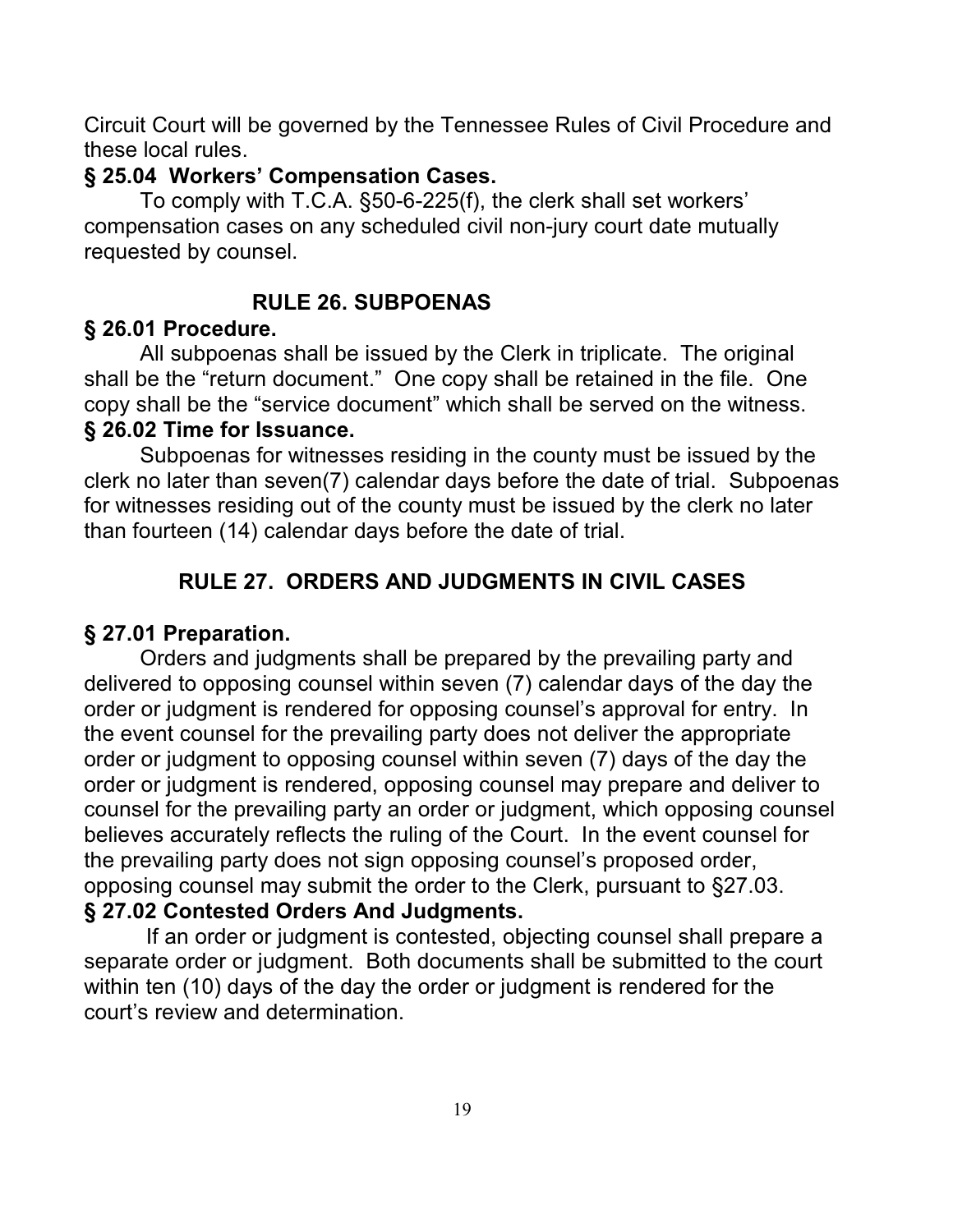## **§ 27.03 Failure of Opposing Counsel to Approve Prevailing Party's Tendered Order.**

In the event counsel for the prevailing party submits an order to opposing counsel to which no contest or objection is made, but which is not signed by opposing counsel, counsel for the prevailing party shall submit the order to the Clerk, providing notice by certificate of service to opposing counsel, of the order's submission. Such orders and judgments shall be held by the Clerk for ten (10) calendar days before presentation to the Judge for signing.

### **§ 27.04 Approval For Entry.**

Orders and judgments shall provide for approval for entry by involved counsel. Approval for entry shall be made by involved counsel if the order or judgment accurately reflects the ruling or verdict. Orders that have been approved for entry by involved counsel shall be filed by the clerk when signed by the judge. Signatures of counsel may be entered by permission. Orders that have not been approved for entry shall be held by the clerk for ten (10) days before presentation to the judge for signing.

### **§ 27.05 Court Costs.**

All final orders and judgments must include a provision for the assessment of court costs. If not, the court may assess the costs sua sponte.

### **§ 27.06 Default Judgments For Liquidated Damages.**

Before the court will enter a default judgment for liquidated damages, a sworn affidavit shall be submitted to the court for approval. The affidavit shall be verified by the prevailing party and contain an itemization of the damages sought.

### **RULE 28 PAYMENT AND SATISFACTION OF JUDGMENTS**

### **§ 28.01 Disbursement Based On Check.**

Funds paid to the clerk by check shall not be disbursed prior to ten (10) banking days from the date the check is received by the clerk.

### **§ 28.02 Disbursement Upon Final Order.**

Disbursement orders must be final before disbursement is made by the clerk unless the order is approved by involved counsel.

### **§ 28.03 Satisfaction Of Judgment To Counsel.**

Satisfaction of a judgment made directly to counsel shall be immediately certified to the clerk for entry in the clerk's records.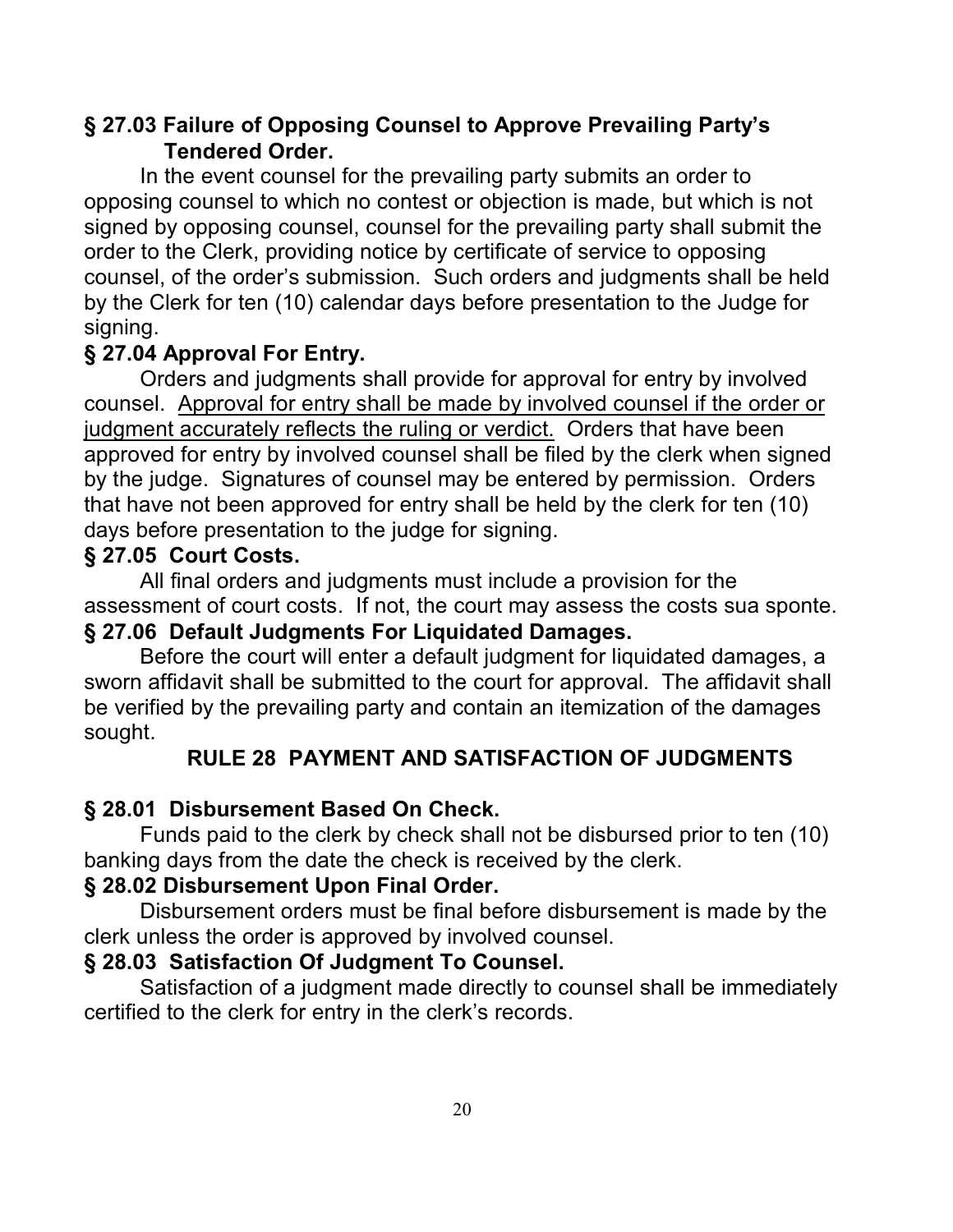### **RULE 29. NON-MINUTE ENTRY ORDERS**

Orders not affecting the legal course of an action may be designated by the clerk as a non-minute entry order. Such designated orders shall be placed in the case file but not spread upon the minutes of the court.

### **RULE 30. MATTERS UNDER ADVISEMENT**

If a matter taken under advisement has not been ruled on after thirty (30) days, it shall be the duty of counsel to jointly remind the court of the unresolved matter. The reminder may be in pleading or letter form delivered to the clerk for presentation to the court.